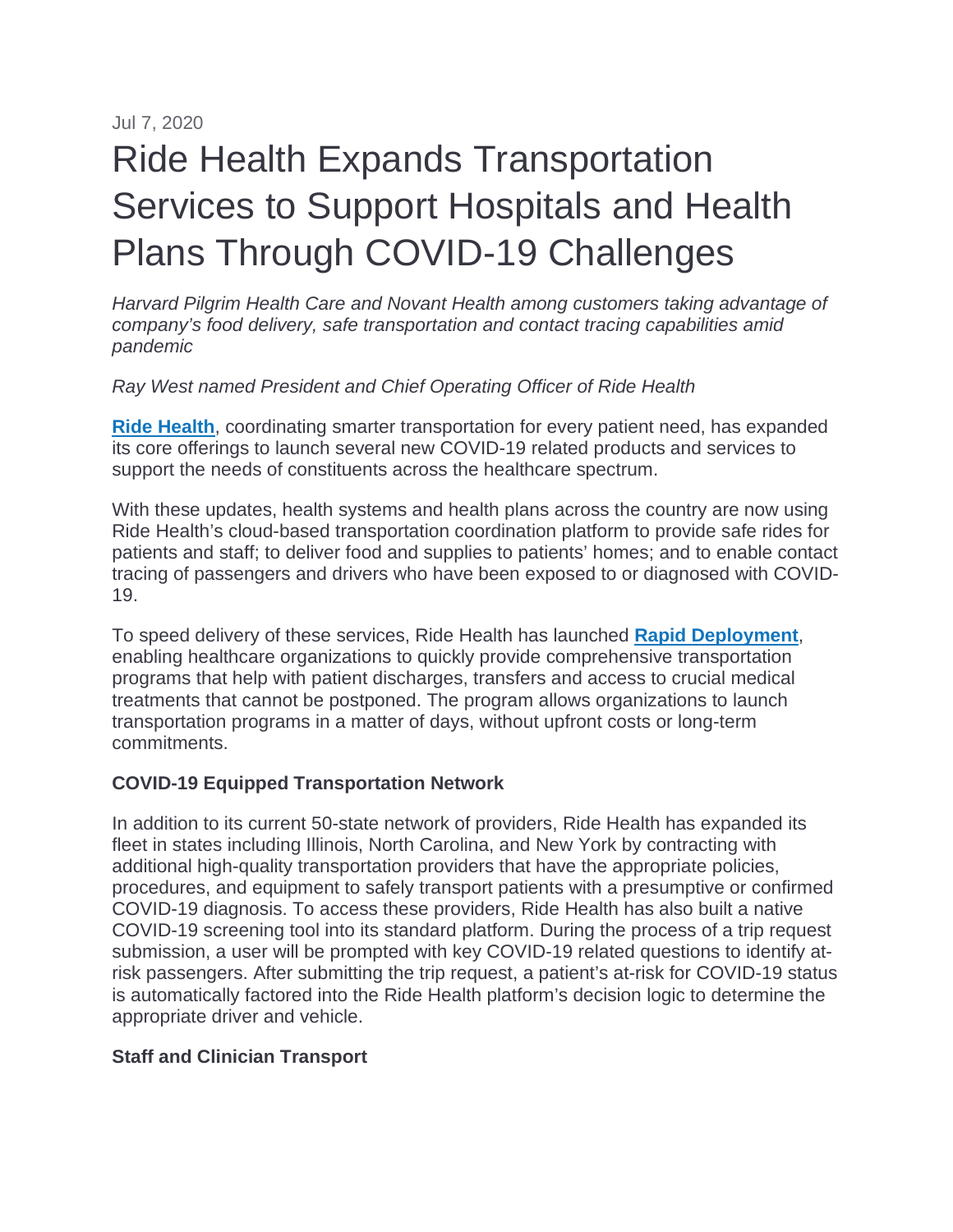Healthcare providers across the country have also faced transportation challenges for their front-line workers. For health systems located in urban areas, service reductions in public transit has prompted organizations to implement employee transportation programs. Other clients, such as North Carolina-based Novant Health, have turned to Ride Health to provide safe transportation for team members that may have been exposed to COVID-19.

## **Food Delivery for Vulnerable Populations**

Beyond access to care, social distancing and shelter-in-place guidelines have created significant challenges for those facing factors associated with social determinants of health. Through partnerships with local food banks and grocery stores, health plan clients including Harvard Pilgrim Health Care have broadened their services to leverage the Ride Health transportation network to provide contactless delivery of food and supplies to eligible members in Massachusetts, New Hampshire and Maine.

## **Tech-Enabled Contact Tracing**

Ride Health has also implemented new standardized programs to reduce the spread of the coronavirus by leveraging the platform's real-time geospatial tracking and data capture. For any instances where a passenger reports a positive COVID-19 diagnosis and/or exposure, Ride Health can rapidly identify the associated vehicles and drivers. After identification, Ride Health sends out HIPAA-compliant notifications to alert transportation providers enabling them to take the necessary precautions including vehicle sanitization and driver self-quarantine.

"We understand the ever-evolving complexities surrounding this pandemic and we've strived to adapt our product and services to support current and future needs of healthcare stakeholders and as we enter this new normal," said Imran Cronk, Founder and CEO of Ride Health.

#### **Ray West Named President and COO**

In addition to building new capabilities to meet its customers' evolving needs, Ride Health continues to build out its leadership team. The latest addition to the team is Ray West, who brings 25 years of experience leading high-growth technology companies to the new roles of President and Chief Operating Officer.

West was most recently Chief Growth Officer of Chicago-based Maestro Health, an employee health and benefits company where he previously served as COO and Executive Vice President of Software Development. Before that, West was Senior Vice President of Technology for Alegeus Technologies, which was acquired by Maestro Health in 2014; and founder of Workable Solutions, which was acquired by Alegeus in 2013.

"We are excited to welcome Ray to the Ride Health team," said Cronk. "Ray's experience scaling businesses that depend on a harmonious alignment across product,